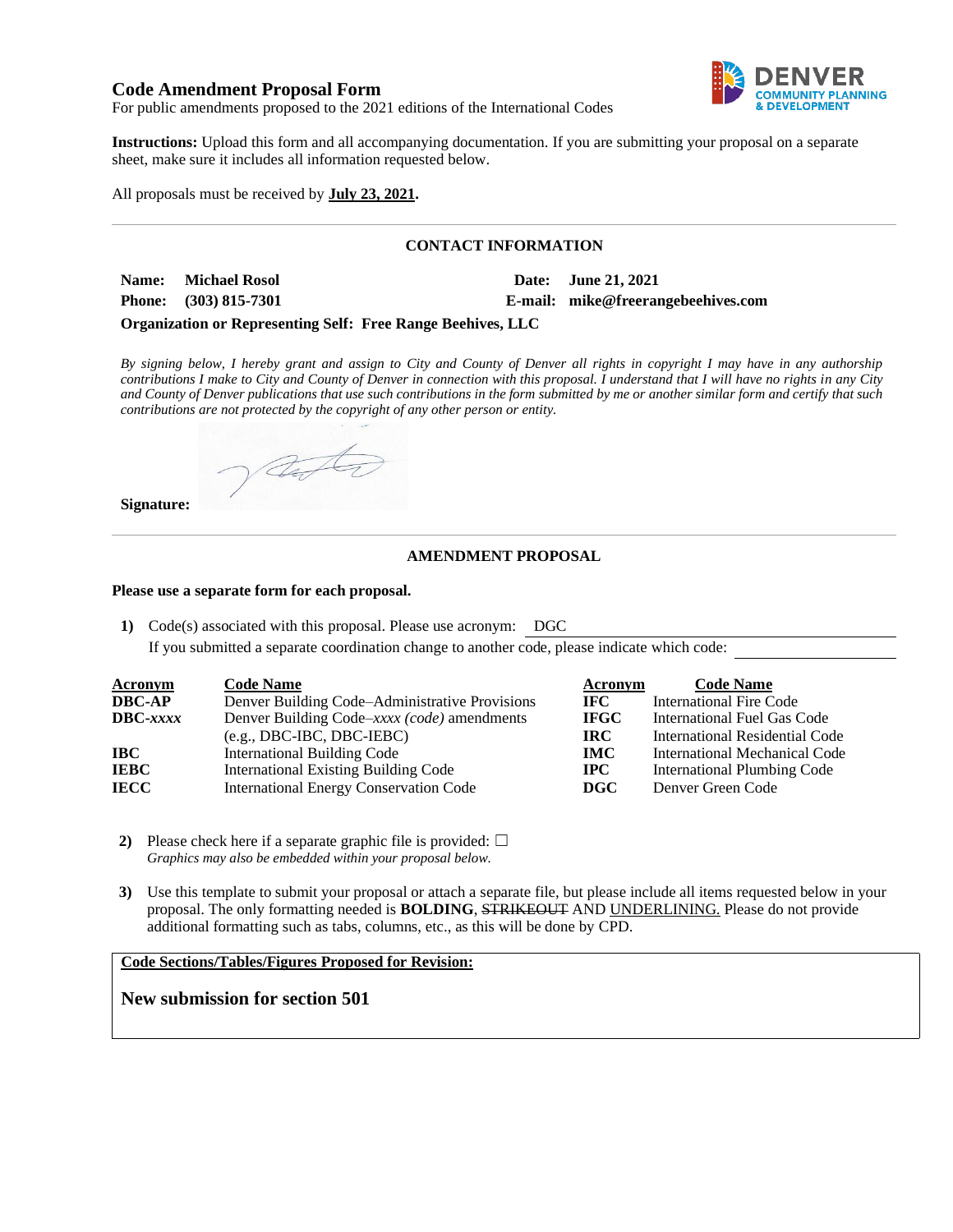## **Proposal:**

# 501.3.\_.\_ **Restoration and Maintenance of Honeybee Populations.**

501.3.\_.\_.1 **Honeybee Installations.** Honeybee installations shall be placed on the *building project site* by a Colorado local, incorporated third party business dedicated to the field of beekeeping. The provider must have a sustainability expert on staff who is familiar with the Denver Green Code and similar sustainability initiatives. The installation must have a system of no less than 3 hives populated by one of the following species of docile honeybee.

- a. *Apis mellifera ligustica*
- b. *Apis mellifera carnica*

# 501.3.\_.\_.2 **Hive Management.** The management of the installed hives must adhere to all of the following requirements:

- 1. The hives must be maintained for a period no shorter than 2 years.
- 2. The hive system must be maintained on at least a bi-weekly basis and treated for varroa mites and known diseases on a regular schedule.
- 3. The hives must be guaranteed against loss through immediate replacement by the third party provider.
- 4. The hive system must be placed and physically secured in a location removed from immediate access by pedestrians and building occupants but must be accessible to the third party service provider.
- 5. The hives must be marked with appropriate warning signage at all times.
- 6. Educational materials must be available at all times to all occupants of the *building project* and educational seminars must be offered as an optional service when requested.
- 7. The providers maintaining the hives must have a sustainability expert on staff who is familiar with the Denver Green Code and similar sustainability initiatives.

# **Supporting Information:**

# **Purpose**

The purpose of our submission is to suggest additions to the Code that could be alternatives to more expensive sustainability improvements and practices.

# **Reasons**

Biodiversity is an important goal of the Code, because it's important for Denver to have a healthy environment that supports a strong ecosystem. Honeybee colonies have a mortality rate of up to 50% per year, due to climate change, pesticide use, changing landscapes, and diseases. The current code only has one proposed method to increase biodiversity, which is the addition of vegetated rooftops. Very few builders have elected to support this initiative because it is very expensive and the gardens are difficult to maintain through our Colorado winters. Honeybee colonies, when maintained professionally, can survive our winters and provide pollination services to a 2-mile radius around their hive. This means hives in a Denver location have an impact on a much larger community than just their immediate location.

# **Substantiation**

There is significant published evidence to show that honeybees are critical pollinators. The pollination service they provide benefits urban environments as well as rural and natural ones. Because of the substantial decline of native pollinators and honeybee colonies through Colorado and the United States at large we propose an alternative method for Green Building compliance that includes the introduction of beehives. This proposal will ensure that honeybee populations, and therefore a healthy supply of generalist pollinators, will be maintained in the Denver urban environment.